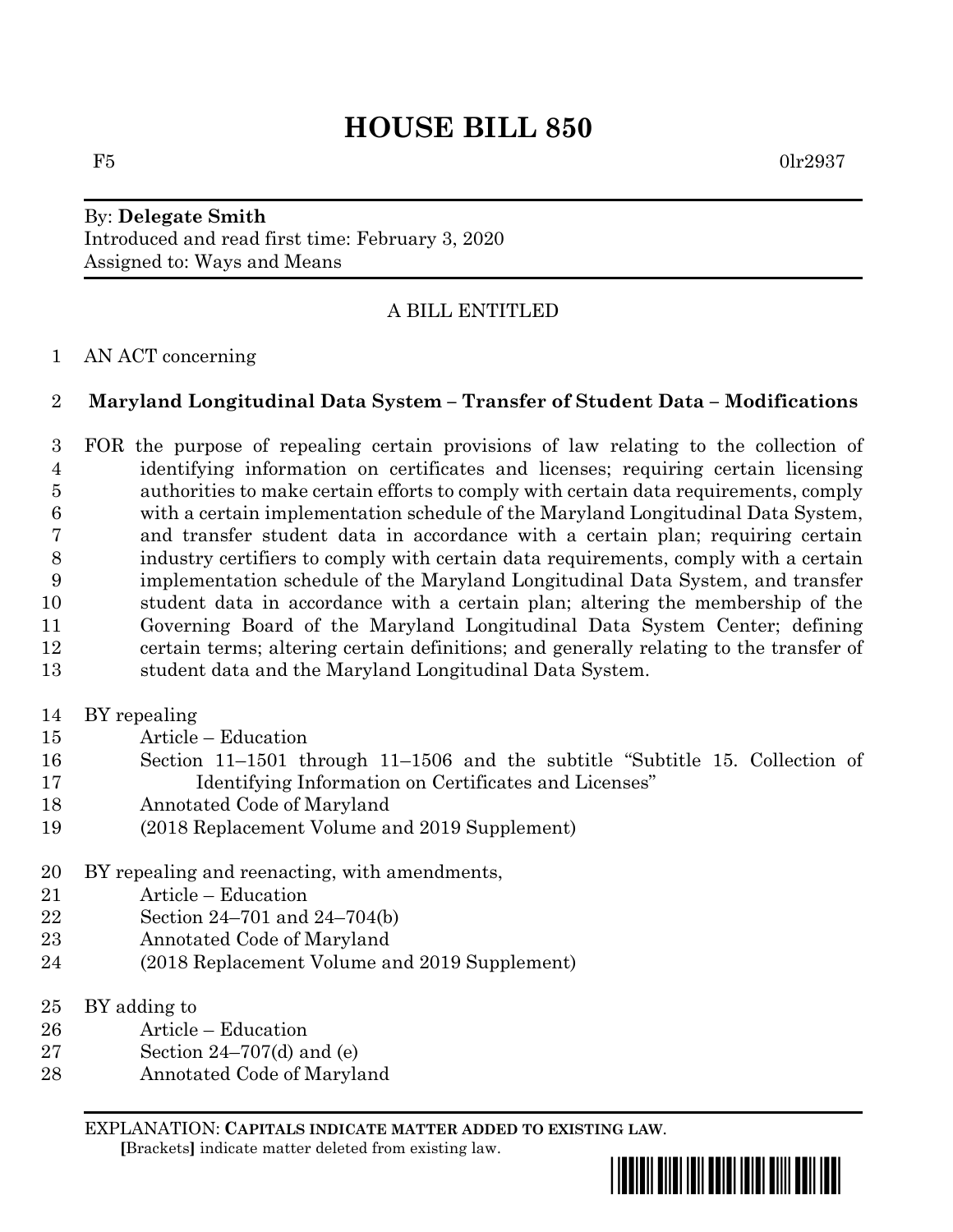#### **HOUSE BILL 850**

### (2018 Replacement Volume and 2019 Supplement)

 SECTION 1. BE IT ENACTED BY THE GENERAL ASSEMBLY OF MARYLAND, That Section(s) 11–1501 through 11–1506 and the subtitle "Subtitle 15. Collection of Identifying Information on Certificates and Licenses" of Article – Education of the Annotated Code of Maryland be repealed.

 SECTION 2. AND BE IT FURTHER ENACTED, That the Laws of Maryland read as follows:

#### **Article – Education**

24–701.

(a) In this subtitle the following words have the meanings indicated.

(b) "Center" means the Maryland Longitudinal Data System Center.

 (c) "De–identified data" means a data set in which parent and student identity information, including the State Assigned Student Identifier and student Social Security number, has been removed.

 (d) "Governing Board" means the Governing Board of the Maryland Longitudinal Data System Center.

 **(E) (1) "INDUSTRY CERTIFICATE" MEANS A CERTIFICATE OR LICENSE AWARDED BY AN INDUSTRY CERTIFIER THAT PREPARES AN INDIVIDUAL TO WORK IN A CAREER FIELD.**

 **(2) "INDUSTRY CERTIFICATE" DOES NOT INCLUDE A BUSINESS LICENSE OR VOCATIONAL CERTIFICATE.**

 **(F) "INDUSTRY CERTIFIER" MEANS A NATIONALLY RECOGNIZED, THIRD–PARTY ENTITY USING PREDETERMINED STANDARDS FOR KNOWLEDGE AND SKILLS THAT PREPARE AN INDIVIDUAL TO WORK IN A CAREER FIELD.**

 **(G) "LICENSE" MEANS AN OCCUPATIONAL OR PROFESSIONAL LICENSE ISSUED TO AN INDIVIDUAL UNDER THE BUSINESS OCCUPATIONS AND PROFESSIONS ARTICLE, THE BUSINESS REGULATION ARTICLE, OR THE HEALTH OCCUPATIONS ARTICLE.**

 **(H) "LICENSING AUTHORITY" MEANS A STATE ENTITY THAT ISSUES A LICENSE TO AN INDIVIDUAL.**

**(I) (1) "PERSONALLY IDENTIFIABLE INFORMATION" MEANS DATA THAT**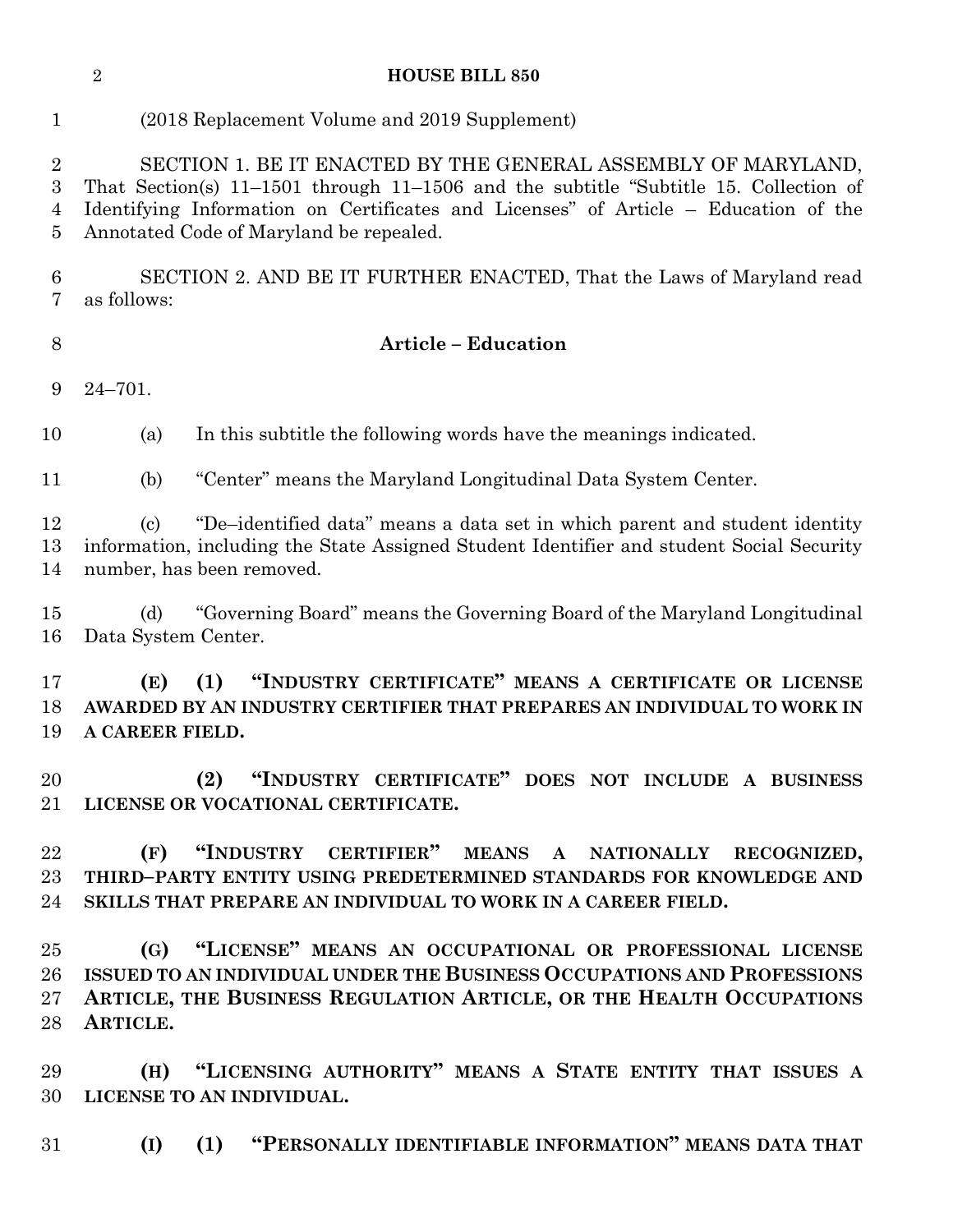| 1<br>2<br>3 | TO IDENTIFY A PARTICULAR INDIVIDUAL AND MATCH<br>CAN BE USED<br><b>THAT</b><br>INDIVIDUAL'S STUDENT OR WORKFORCE RECORD ACROSS DIFFERENT DATA<br>SOURCES. |        |                                                                                                                           |
|-------------|-----------------------------------------------------------------------------------------------------------------------------------------------------------|--------|---------------------------------------------------------------------------------------------------------------------------|
| 4           | (2)                                                                                                                                                       |        | "PERSONALLY IDENTIFIABLE INFORMATION" INCLUDES:                                                                           |
| 5           |                                                                                                                                                           | (I)    | NAME;                                                                                                                     |
| 6           |                                                                                                                                                           | (II)   | DATE OF BIRTH; AND                                                                                                        |
| 7<br>8      |                                                                                                                                                           | (III)  | <b>SOCIAL</b><br><b>SECURITY</b><br>SASID,<br>NUMBER,<br>OR<br><b>OTHER</b><br>GOVERNMENT-ASSIGNED IDENTIFICATION NUMBER. |
| 9<br>10     | "State Assigned Student Identifier" or "SASID" means the identifier<br>$\left[$ (e) $\right]$ (J)<br>assigned to each student by:                         |        |                                                                                                                           |
| 11<br>12    | A local education agency based on the identifier system developed by<br>(1)<br>the State Department of Education; or                                      |        |                                                                                                                           |
| 13<br>14    | An institution of higher education, if the student has not been assigned<br>(2)<br>an identifier by a local education agency.                             |        |                                                                                                                           |
| 15<br>16    | [(f)](K)<br>performance.                                                                                                                                  | (1)    | "Student data" means data relating to or impacting student                                                                |
| 17          | (2)                                                                                                                                                       |        | "Student data" includes:                                                                                                  |
| 18          |                                                                                                                                                           | (i)    | State and national assessments;                                                                                           |
| 19          |                                                                                                                                                           | (ii)   | Course–taking and completion;                                                                                             |
| 20          |                                                                                                                                                           | (iii)  | Grade point average;                                                                                                      |
| 21          |                                                                                                                                                           | (iv)   | Remediation;                                                                                                              |
| 22          |                                                                                                                                                           | (v)    | Retention;                                                                                                                |
| 23          |                                                                                                                                                           | (vi)   | Degree, diploma, or credential attainment;                                                                                |
| 24          |                                                                                                                                                           | (vii)  | Enrollment;                                                                                                               |
| 25          |                                                                                                                                                           | (viii) | Demographic data;                                                                                                         |
| 26          |                                                                                                                                                           | (ix)   | Juvenile delinquency records; [and]                                                                                       |
| $27\,$      |                                                                                                                                                           | (x)    | Elementary and secondary school disciplinary records;                                                                     |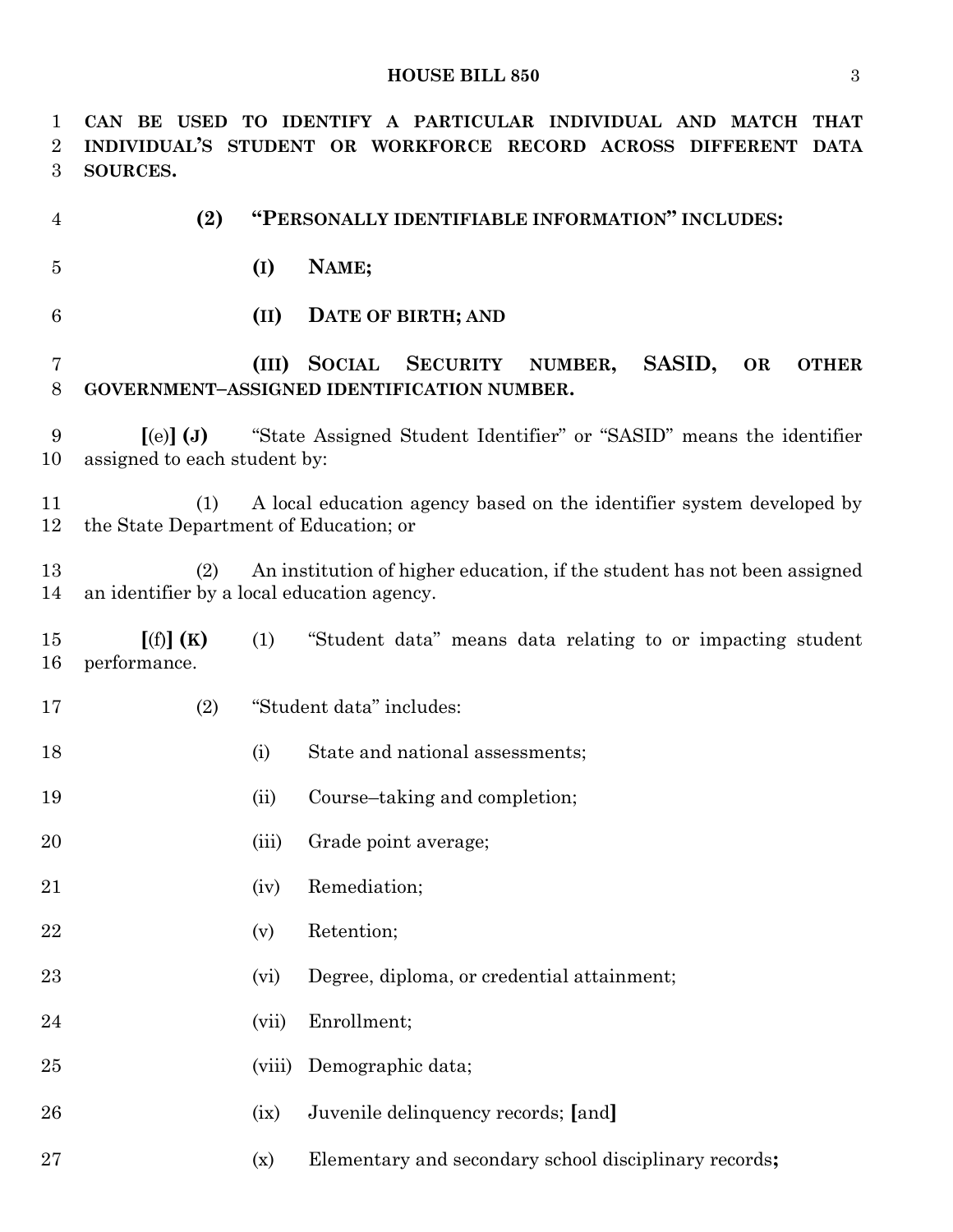**(XI) LICENSE, INDUSTRY CERTIFICATE, OR VOCATIONAL CERTIFICATE; AND (XII) PERSONALLY IDENTIFIABLE INFORMATION**. (3) "Student data" does not include: (i) Criminal and CINA records; and (ii) Medical and health records. **(L) "VOCATIONAL CERTIFICATE" MEANS A CERTIFICATE OR LICENSE AWARDED BY AN INSTITUTION OF POSTSECONDARY EDUCATION APPROVED TO OPERATE UNDER § 11–202 OF THIS ARTICLE ON COMPLETION OF A COURSE OF STUDY, INCLUDING CREDIT–BEARING AND NONCREDIT COURSES, THAT PREPARES AN INDIVIDUAL TO WORK IN A CAREER FIELD.**

- **[**(g)**] (M)** "Workforce data" means data **ABOUT EMPLOYEES** relating to:
- 13 (1) Employment status;
- (2) Wage information;
- (3) Geographic location of employment; **[**and**]**
- (4) Employer information**; AND**
- **(5) PERSONALLY IDENTIFIABLE INFORMATION**.
- 24–704.
- (b) The Governing Board shall include the following members:
- (1) The Secretary of Higher Education, or the Secretary's designee;

 (2) The Chancellor of the University System of Maryland, or the Chancellor's designee;

- (3) The President of Morgan State University, or the President's designee;
- (4) The State Superintendent of Schools, or the Superintendent's designee;
- (5) The Secretary of Juvenile Services, or the Secretary's designee;
- (6) The Secretary of Labor, or the Secretary's designee;